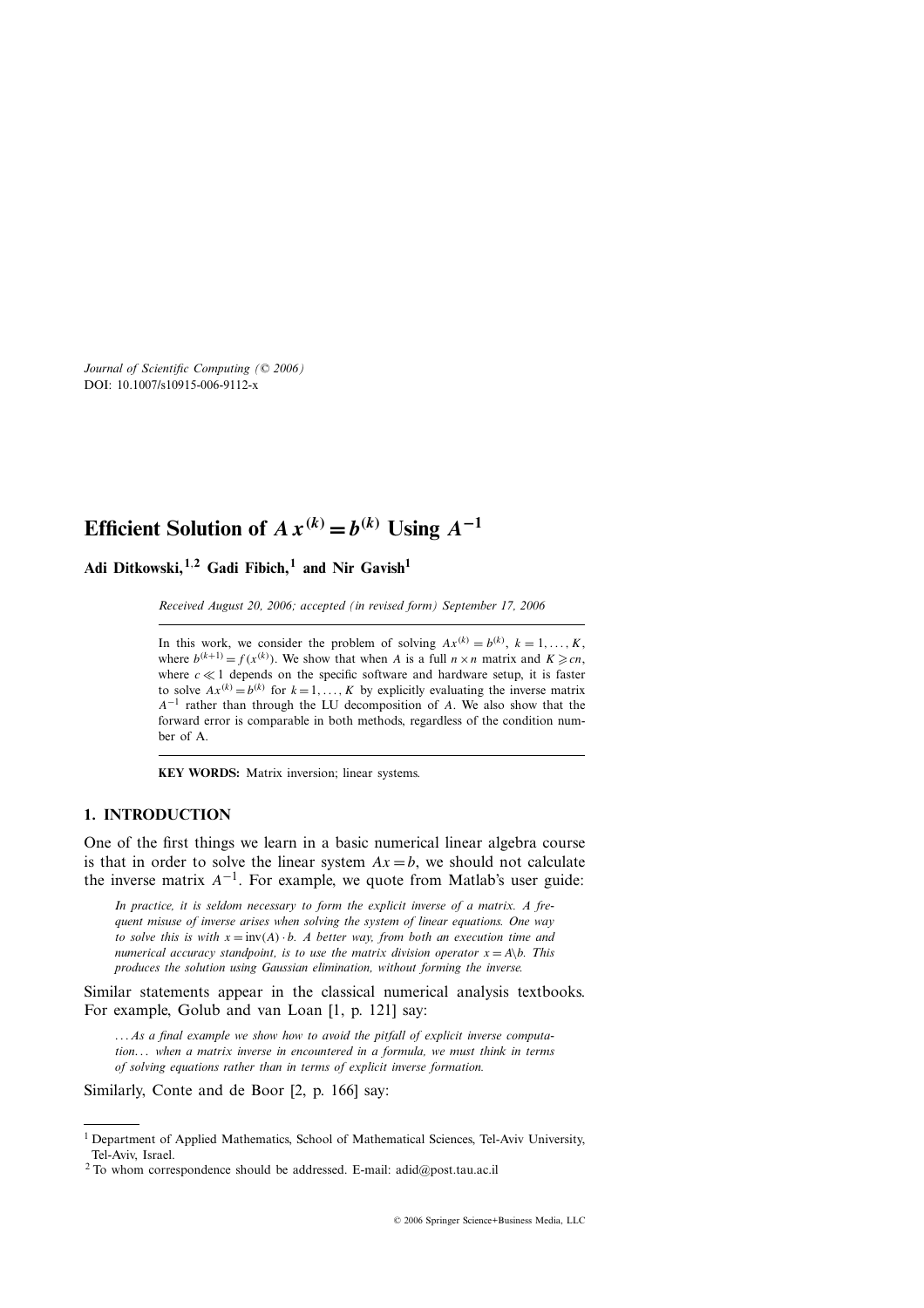*... given this simple prescription for calculating the inverse of a matrix, we hasten to point out that there is usually no good reason for ever calculating the inverse. ... whenever*  $A^{-1}$  *is needed merely to calculate a vector*  $A^{-1}b$  *(as in solving*  $Ax = b$ *) or a matrix product*  $A^{-1}B$ *,*  $A^{-1}$  *should never be calculated explicitly.* 

## Higham [3, p. 262] also states:

*Not only is the inversion approach three times more expensive, but it is much less stable. ...we see that matrix inversion is likely to give a much larger residual than Gaussian elimination with partial pivoting...*

Thus, the reasons for preferring Gaussian elimination over explicit calculation of  $A^{-1}$  to solve  $Ax = b$  are performance, and accuracy and stability.

In this study we consider the case where we want to solve the equations

$$
Ax^{(k)} = b^{(k)}, \quad k = 1, \dots, K,
$$
\n(1.1)

when

- 1. *A* is a full  $n \times n$  matrix.
- 2. Equations (1.1) have to be solved sequentially, e.g., when  $b^{(k+1)} =$  $f(x^{(k)})$ .

The standard, LU-*based approach* involves a preprocessing stage in which the LU decomposition of the matrix A is calculated:

$$
[L, U] = \ln(A). \tag{1.2}
$$

Then, for each right-hand-side the linear system is solved using a forward substitution and a backward substitution:

$$
y^{(k)} = L \backslash b^{(k)}, \qquad x^{(k)} = U \backslash y^{(k)}, \quad k = 1, ..., K.
$$
 (1.3)

A second, *A*−1*-based approach* for solving problem (1.1) is to calculate the inverse of *A* in a preprocessing stage:

$$
invA = inv(A). \tag{1.4}
$$

Then, for each right-hand-side the linear system is solved by a single matrix-vector multiplication (Fig. 1):

$$
x^{(k)} = \text{inv}A \cdot b^{(k)}, \quad k = 1, ..., K.
$$
 (1.5)

In this study we show that it is better to solve Eq. (1.1) using  $A^{-1}$ rather than through LU decomposition. In Sect. 2 we consider the performance issue. We first show that the two methods require the same number of arithmetic operations. However, the actual performance has a lot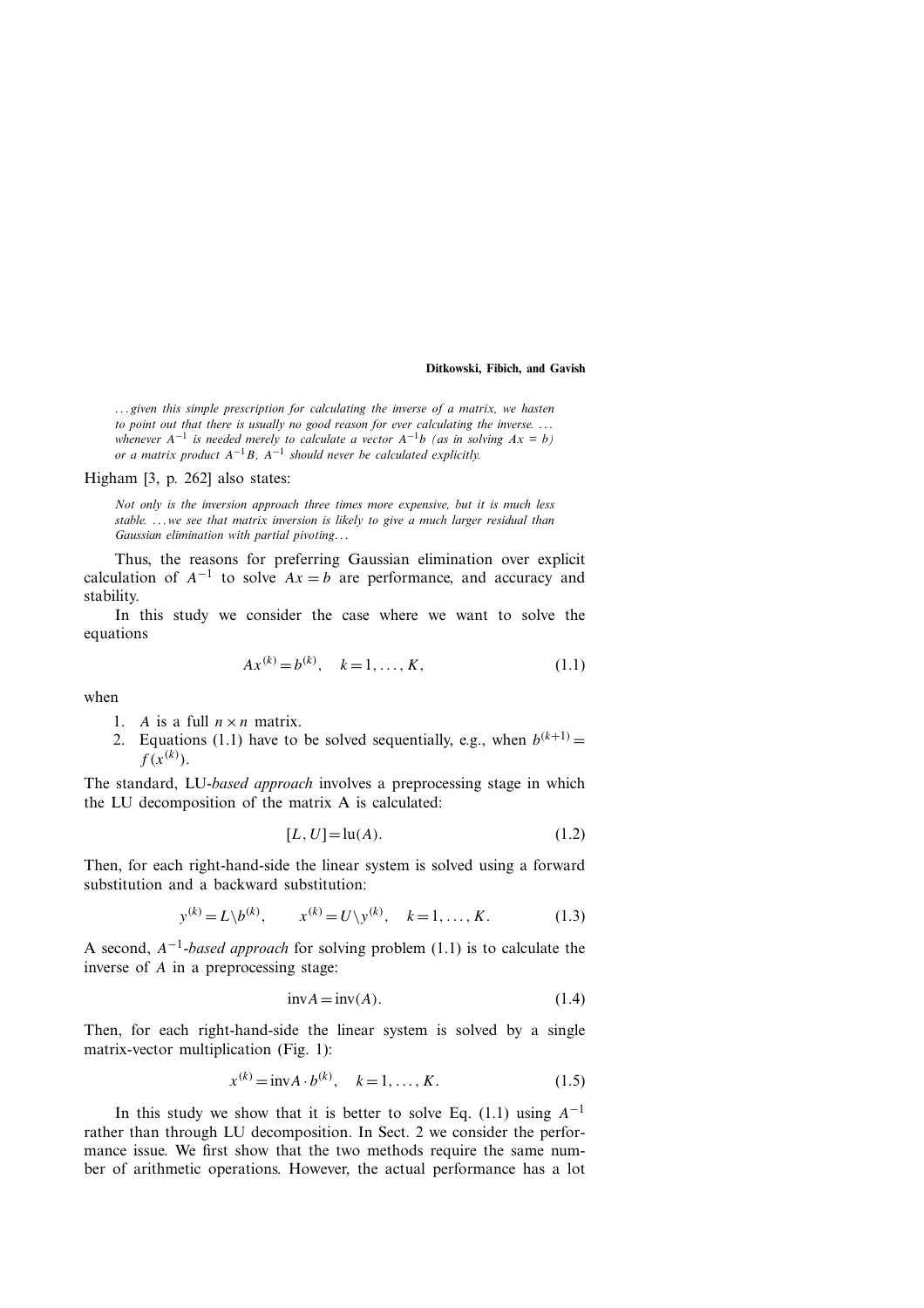

**Fig. 1.** Average CPU time for solving  $Ax = b^{(k)}$  using the backward and forward substitution (Eq. (1.3),  $\times$ ) and through multiplication by *A*<sup>-1</sup> (Eq. (1.5), □).

to do with the way that optimized computer codes, such as Intel's MKL Basic Linear Algebra Support (BLAS) package, handle computer architecture issues, such as caching and memory allocation. Indeed, because the data structure of a square matrix  $(A^{-1})$  is inherently simpler than that of two triangular matrices (*L* and *U*), in our numerical tests we observe that it is faster to solve these equations using  $A^{-1}$  than through the LU decomposition of *A*. In Sect. 2.4 we show that there are more efficient implementations of the LU algorithm then the one given in Eqs. (1.2) and (1.3). Even with these improvements, however, the  $A^{-1}$  algorithm is still more efficient.

As noted, the second argument against using *A*−<sup>1</sup> is accuracy and stability. This argument is based on analysis which showed that the backward error in the  $A^{-1}$ -based method is larger than in the LU-based method, and that the ratio between the two increases with the condition number of *A*. While there have been no such analytical results for the forward error, it was implicitly assumed that it would behave similarly. However, in Sec. 3, our simulations with randomly-chosen matrices, as well as with three families of ill-conditioned matrices, suggest that this implicit assumption is wrong. Indeed, we observe that the *forward error is of the same magnitude for both the A*−1*-based method and the LU-based method, regardless of the condition number of A.*

In Sec. 4 we list various applications that are expected to run faster when implemented with the  $A^{-1}$ -based method (quasi-Newton iterations, inverse-power method, and spectral differentiation methods). We conclude by showing that the inverse power method for finding the smallest eigenvalue of a  $100 \times 100$  matrix can be 11 times faster with the  $A^{-1}$ -based method than with the LU-based method, and just as accurate.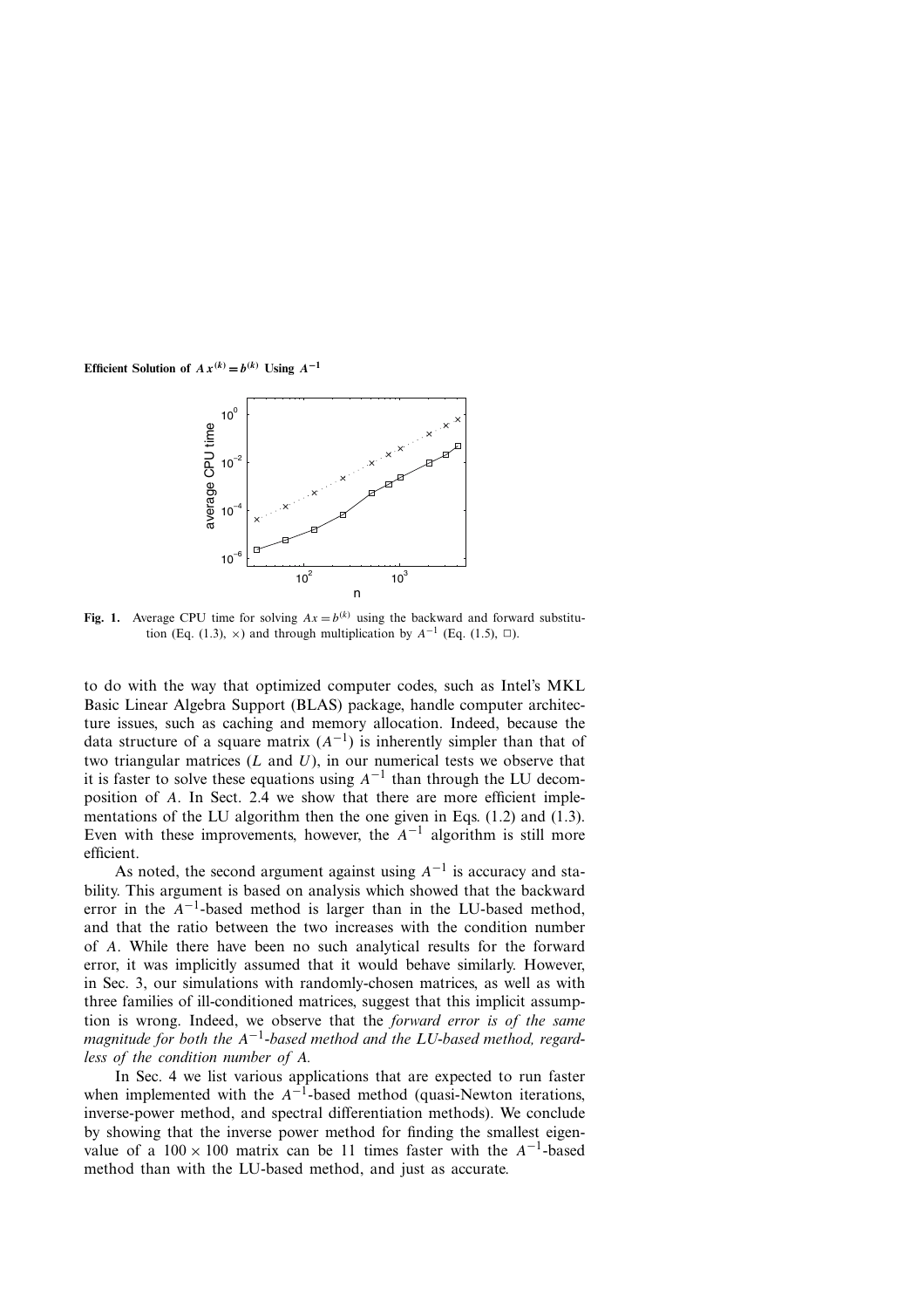Our conclusion that using  $A^{-1}$  is superior to using LU decomposition applies to problems in which:

- 1. *A* is full, since when *A* is sparse then *L* and *U* are sparse but  $A^{-1}$ is full.
- 2. Equations (1.1) have to be solved sequentially, hence only level 2 BLAS optimization (matrix-vector operations) can be used. Indeed, when all the  $b^{(k)}$  are known in advance, all the right-handsides can be simultaneously solved with a block LU algorithm, i.e., replacing (1.3) with

$$
Y = L \setminus B, \qquad X = U \setminus Y,
$$

where

$$
B = [b^{(1)} \cdots b^{(K)}],
$$
  $X = [x^{(1)} \cdots x^{(K)}],$   $Y = [y^{(1)} \cdots y^{(K)}].$ 

In this case, the block LU algorithm is more efficient than using  $X = A^{-1} \cdot B$ , since one can exploit level 3 BLAS optimization (matrix-matrix operations).

#### **2. PERFORMANCE**

# **2.1. Arithmetic Operations Count**

We begin with the standard count of arithmetic operations:

**Lemma 2.1.** The overall number of arithmetic operations needed to solve the system (1.1) in the LU-based method is

$$
N_{lu} = \underbrace{\frac{2}{3}n^3 + \mathcal{O}(n^2)}_{\text{eq. (1.2)}} + \underbrace{2Kn^2 + \mathcal{O}(Kn)}_{\text{eq. (1.3)}}
$$

and in the *A*−1-based method is

$$
N_{A^{-1}} = \underbrace{\frac{8}{3}n^3 + \mathcal{O}(n^2)}_{\text{eq. (1.4)}} + \underbrace{2Kn^2 + \mathcal{O}(Kn)}_{\text{eq. (1.5)}}.
$$

*Proof.* For the LU-based method the preprocessing stage involves *Proof.* For the LU-based method the preprocessing stage involves finding the LU decomposition of *A*, which requires  $\frac{2}{3}n^3 + \mathcal{O}(n^2)$  arithmetic operations (see [4, p. 152]). Then, solving each linear system involves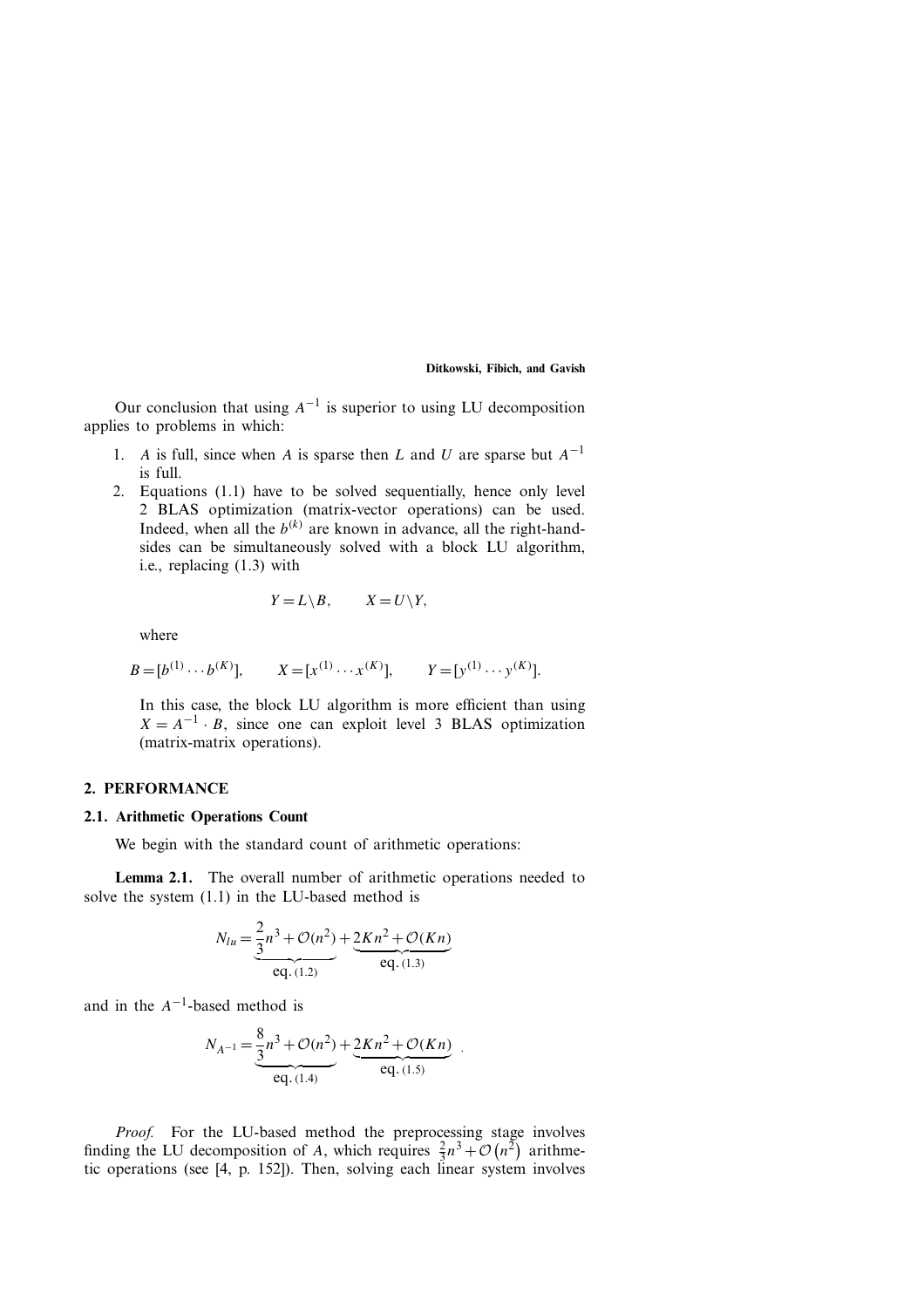a backward and forward substitution. Each substitution requires  $n^2$  +  $O(n)$  arithmetic operations. Therefore, an overall of  $2Kn^2 + O(Kn)$  arithmetic operations are needed to solve (1.3).

Similarly, for the  $A^{-1}$ -based method the preprocessing stage involves Similarly, for the  $A^{-1}$ -based method the preprocessing stage involves finding  $A^{-1}$ , which require  $\frac{8}{3}n^3 + \mathcal{O}(n^2)$  arithmetic operations (see [4, p. 161]). Then, solving each linear system requires multiplying  $b^{(k)}$  by  $A^{-1}$ , which requires  $2n^2 + \mathcal{O}(n)$  arithmetic operations. Therefore,  $2Kn^2 +$  $O(Kn)$  arithmetic operations are needed to solve (1.5).

Observation 2.1 shows that the number of arithmetic operations for the LU-based method is smaller than for the  $A^{-1}$ -based method for  $K \leq n$ , and is the same for  $K \gg n$ . More precisely,

$$
N_{lu} \approx \frac{1}{4} N_{A^{-1}}, \qquad K \ll n
$$
  
\n
$$
N_{lu} = \frac{2 + 6\lambda}{8 + 6\lambda} N_{A^{-1}} \quad K = \lambda n, \quad \lambda = \mathcal{O}(1)
$$
  
\n
$$
N_{lu} \approx N_{A^{-1}} \qquad K \gg n.
$$
  
\n(2.1)

## **2.2. Numerical Tests**

The standard approach to estimate run-time of algorithms is to count the number of arithmetic operations. Hence, Lemma 2.1 and Equ. (2.1) seem to suggest that the LU-based method is faster than the  $A^{-1}$ -based method. We now show that this is not always the case.

To demonstrate this, we solved linear systems of the form (1.1) using the LU-based and *<sup>A</sup>*−1-based methods. For each method and for each *<sup>n</sup>*<sup>=</sup>  $2^j$ ,  $j = 5, \ldots, 12$ , we randomly choose three different  $n \times n$  matrices, for each matrix we solve the linear system  $Ax = b^{(k)}$  1,000 times, sequentially, and calculate the average CPU time per RHS. This measurement of CPU time does not include the preprocessing time of LU decomposition or of finding the inverse.

The tests were conducted on a Pentium 4 with 1 Mb cache and 2 GB RAM using Matlab 7.0 R14 for Linux. In the first test we used Intel's MKL BLAS package. The average CPU time per RHS with the *A*−1 based method is smaller by a factor of 15–35 compared with the LU-based method (see Fig. 2), for matrix sizes varying from  $32 \times 32$  to  $4096 \times 4096$ .

Next, we repeated the same test, but changed the software package that Matlab uses for the linear algebra subroutines from Intel's MKL BLAS to ATLAS BLAS. In this case, the average CPU time for a forward and a backward substitution did not change, but the average CPU time for multiplication by  $A^{-1}$  increased by a factor of  $\approx$ 1.2–1.9, hence the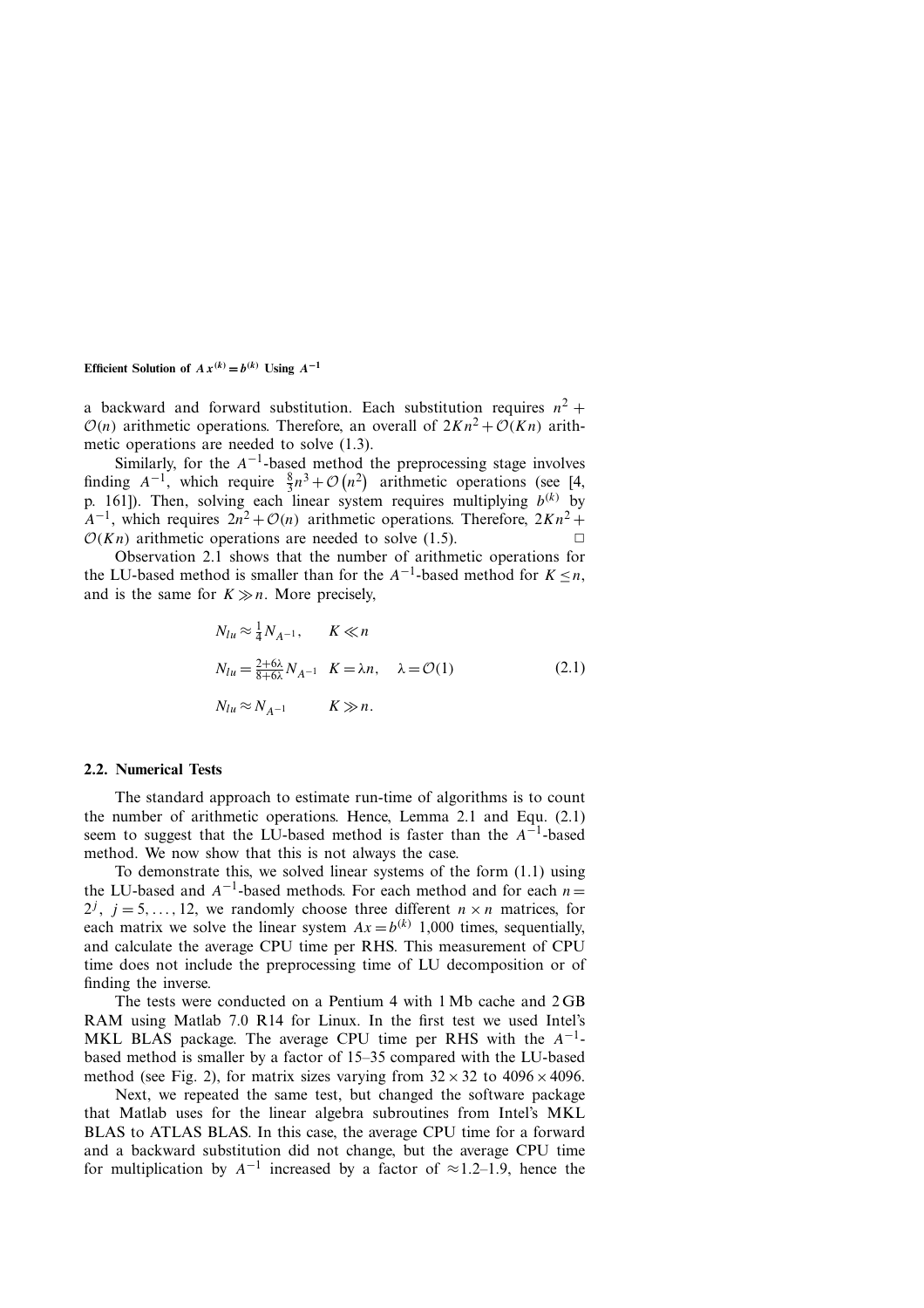

**Fig. 2.** Also plotted, is the average CPU time using ATLAS BLAS for solving  $Ax =$  $b^{(k)}$  using the forward and backward substitution (Eq. (1.3), ∘) and through multiplication by  $A^{-1}$  (Eq. (1.5,  $\diamond$ ).

*A*−1-based method was "only" 8–16 times faster than the LU-based method, (see Fig. 2).

Finally, we ran a benchmark test in which we implemented the multiplication by  $A^{-1}$  and the backward and forward substitution using a naive straightforward non-vectorized code of a double loop. In that case, the average CPU time is about the same for forward and backward substitution and for multiplication by  $A^{-1}$  (see Fig. 2). As expected, the naive implementation was slower than the MKL BLAS implementation. The matrix-vector multiplication by  $A^{-1}$  was 35–50 times faster (using MKL BLAS) than with the naive implementation. On the other hand, forward and backward substitution using MKL BLAS was only 1.4–2.6 times faster than forward and backward substitution with the naive implementation.

We also conducted the same tests on a different Pentium 4 machine (0.5 Mb cache and 0.5 GB RAM using Matlab 7.0 R14 for Windows XP). Under this configuration, all qualitative results remained the same, but the performance ratios changed. For example, the *A*−1-based method was "only" 15–20 times faster than the LU-based method using Intel's MKL BLAS, and 8–12 faster under ATLAS BLAS.

## **2.3. Data Analysis**

The simulation of Sec. 2.2 shows that, for sequentially solving the system and neglecting the preprocessing costs, the  $A^{-1}$ -based method is significantly faster than the LU-based method (per RHS). Since the number of arithmetic operations per RHS is the same for both methods (see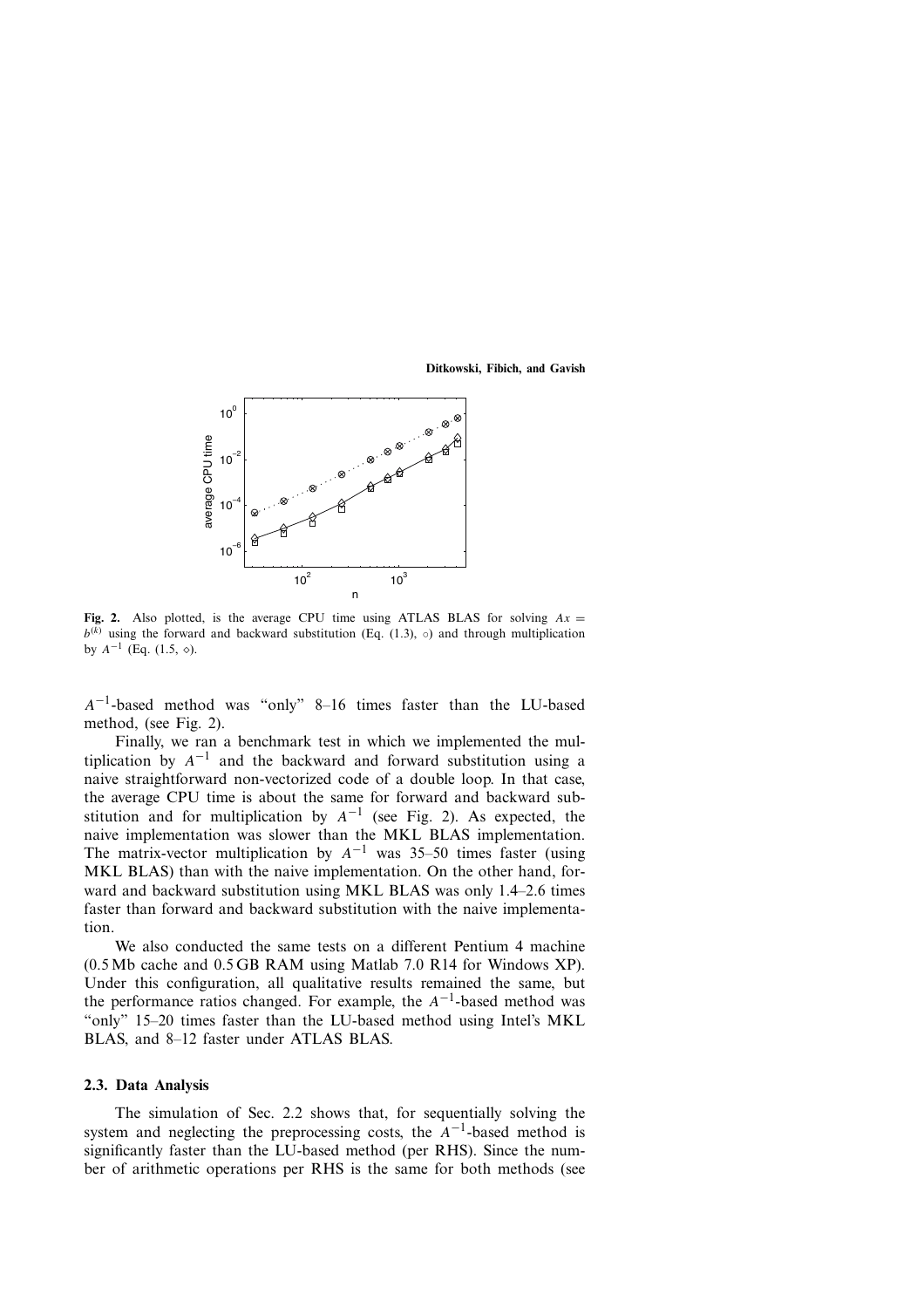

**Fig. 3.** In addition average CPU time per RHS using a naive implementation for the LUbased method (solid) and the *A*−1-based method (dashes).

Sec. 2.1), we conclude that the  $A^{-1}$ -based method is faster because the implementation of matrix multiplication in MKL BLAS or in ATLAS BLAS is faster than the implementation of a forward and backward substitution. Indeed, when we used a naive implementation, there was no performance difference between the two methods. In retrospect, the fact that the  $A^{-1}$ -based method is faster is not surprising since the memory structure and indexing of a full matrix is inherently simpler than that of a triangular matrix. Therefore, matrix multiplication can be more easily accelerated through software and hardware optimization. In other words, the performance difference between the two methods is due to the implementation of the numerical linear algebra software package. This conclusion is further supported by the observation that changing the BLAS package leads to a change in the performance ratio from 15–35 to 8–16, (see Fig. 3).

In the numerical experiments shown so far, we neglected the preprocessing cost and considered only the cost of the solving the linear systems (1.3) and (1.5). This corresponds to the case where  $K \gg n$ , since then the preprocessing costs are negligible. We now take into account the preprocessing cost and look at the overall cost of solving (1.1) in both methods. For example, setting  $K = 10$  and comparing the overall cost (preprocessing+solving for 10 RHS) of the two methods, we obtain that the *A*<sup>−1</sup>-based method is faster than the LU-based method for matrices of size  $n < n_{\text{th}}$  and slower for  $n > n_{\text{th}}$ , where the threshold is  $n_{\text{th}}(K = 10) = 700$  (see Fig. 4). Equivalently, for a given *n*, we can find a threshold  $K_{\text{th}} = K_{\text{th}}(n)$ , such the overall cost for solving (1.1) is faster for the *A*−1-method when  $K > K<sub>th</sub>$  and slower when  $K < K<sub>th</sub>$ .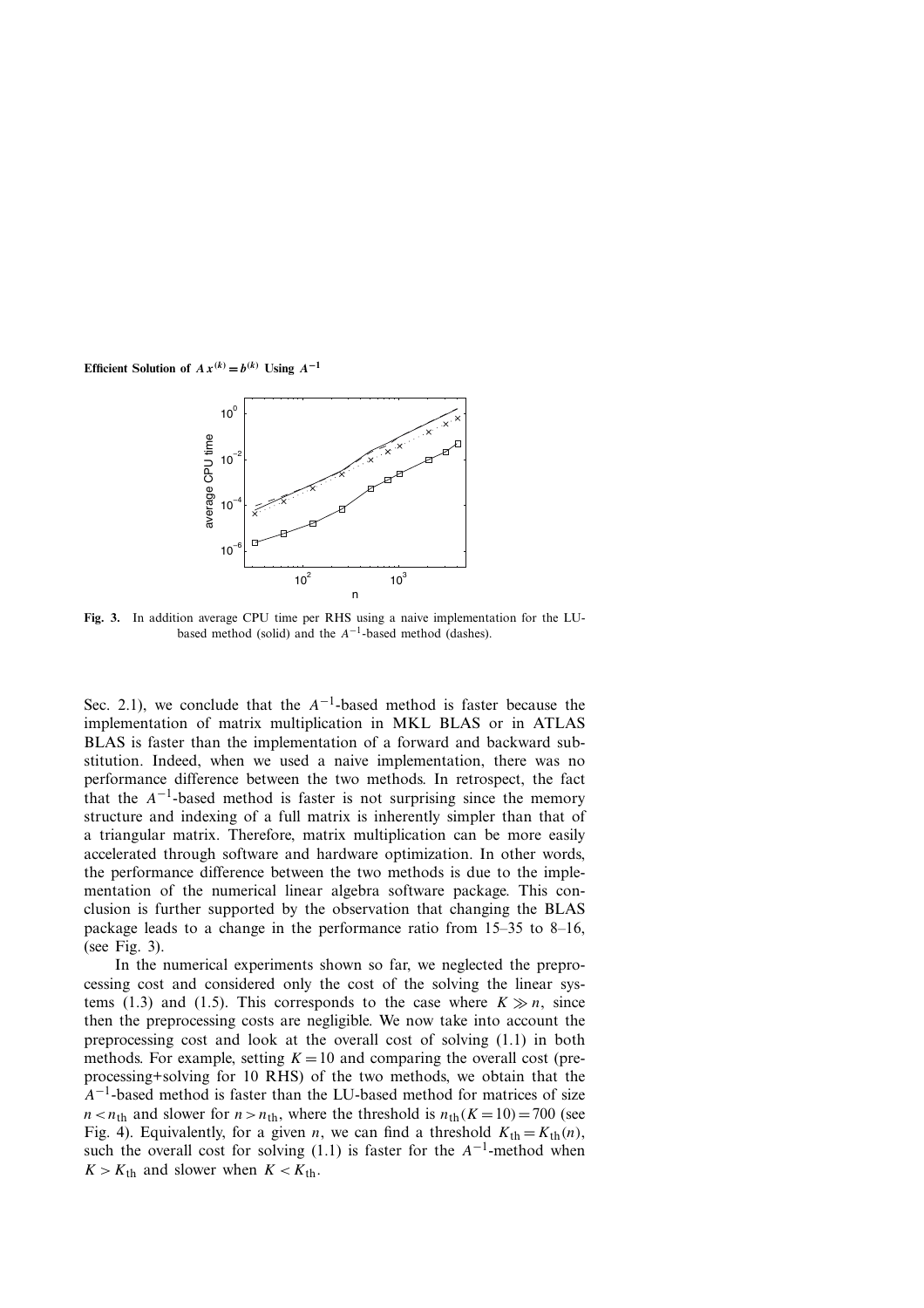

**Fig. 4.** Overall cpu time of the LU-based method (dots) and the *A*−1-based method (solid) with  $K = 10$ .

There is a linear relation between  $K_{th}$  and *n*. Indeed, the overall cost of the LU-based method is

$$
T_{\text{lu}}^{\text{preprocessing}} + K \cdot T_{\text{lu}}^{\text{RHS}} = \alpha_{\text{lu}}^{\text{preprocessing}} n^3 + K \cdot \beta_{\text{lu}}^{\text{RHS}} n^2 + \mathcal{O}(Kn, n^2), \quad (2.2)
$$

where  $T_{\text{lu}}^{\text{preprocessing}}$  is the preprocessing cost of (1.2) and  $T_{\text{lu}}^{\text{RHS}}$  is the cost of the solving the linear systems (1.3) by forward and backward substitution. The overall cost of the *A*−1-based method is

$$
T_{\text{inverse}}^{\text{preprocessing}} + K \cdot T_{\text{inverse}}^{\text{RHS}} = \alpha_{\text{inverse}}^{\text{preprocessing}} n^3 + K \cdot \beta_{\text{inverse}}^{\text{RHS}} n^2 + \mathcal{O}(Kn, n^2),\tag{2.3}
$$

where  $T_{\text{inverse}}^{\text{preprocessing}}$  is the preprocessing cost (1.4) and  $T_{\text{inverse}}^{\text{RHS}}$  is the cost of multiplication by  $A^{-1}$ , see (1.5). Hence,

$$
K_{\rm th} = \frac{T_{\rm inverse}^{\rm preprocessing} - T_{\rm lu}^{\rm preprocessing}}{T_{\rm lu}^{\rm RHS} - T_{\rm inverse}^{\rm NEV}}}{\frac{(a_{\rm inverse}^{\rm preprocessing} - \alpha_{\rm lu}^{\rm preprocessing})n^3 + \mathcal{O}(n^2)}{(\beta_{\rm lu}^{\rm RHS} - \beta_{\rm inverse}^{\rm REIS})n^2 + \mathcal{O}(n)} \sim \frac{\alpha_{\rm inverse}^{\rm preprocessing} - \alpha_{\rm lu}^{\rm preprocessing}}{\beta_{\rm lu}^{\rm RHS} - \beta_{\rm inverse}^{\rm REIS}}n + \mathcal{O}(1).}
$$
\n(2.4)

In Fig. 5 we plot the value of  $K_{\text{th}}$  as a function of *n*. The results show that  $K_{\text{th}}$  ∼0.0012*n* + 1.25, in agreement with (2.4).

As noted, Observation 2.1 has been traditionally interpreted to imply that the LU-based method is faster than the *A*−1-based method for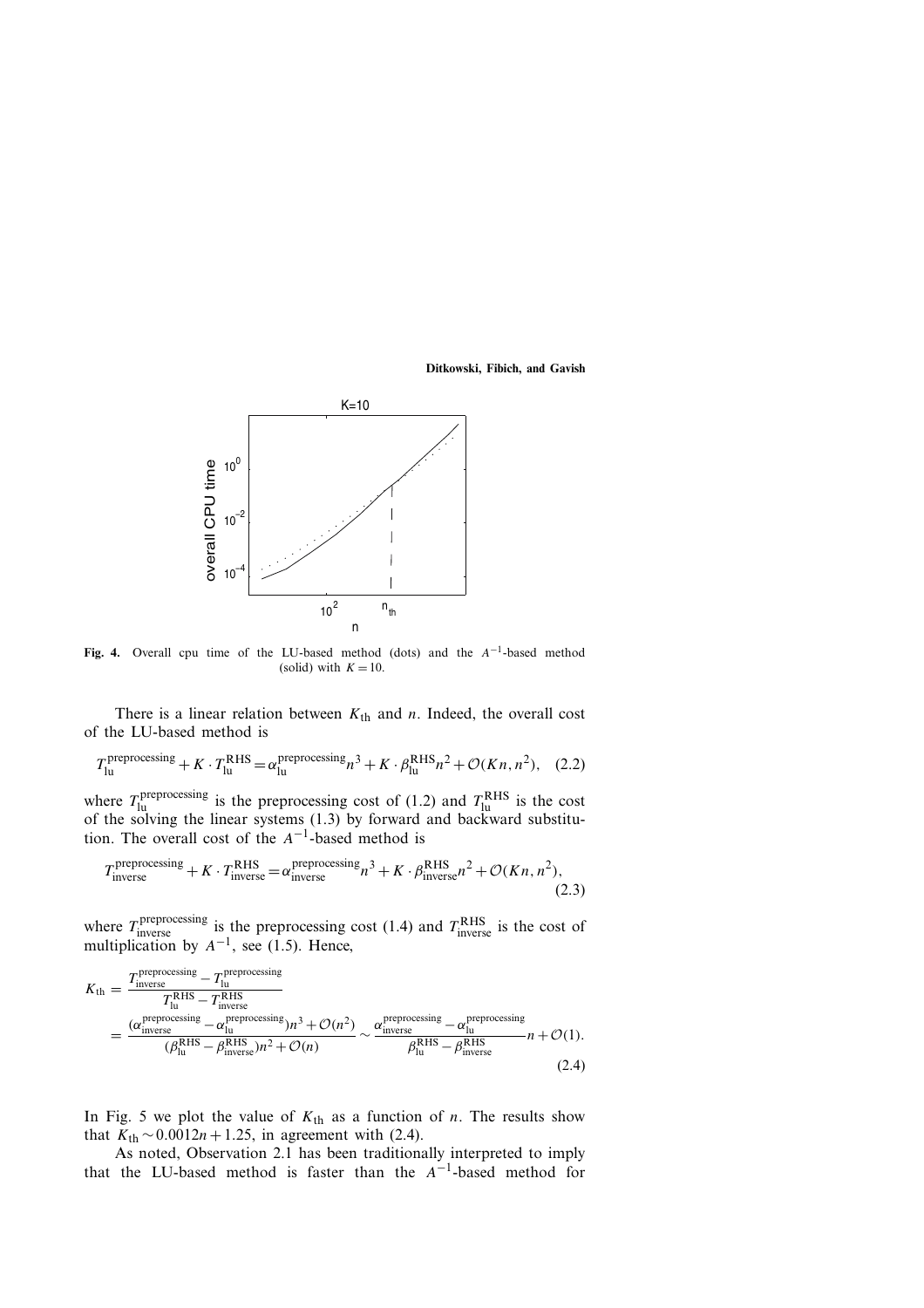

**Fig. 5.**  $K_{th}$  as a function of *n* (solid). Dotted line is the fitted linear curve  $K_{th}$  =  $0.0124n + 1.25$ .



**Fig. 6.** Average CPU time for solving  $Ax = b^{(k)}$  using standard LU method (solid), LU with explicit pivot matrix (dash-dotted), LU and linsolve (dotted) and *<sup>A</sup>*−1−method (dashed).

 $K = \mathcal{O}(n)$  and that the run time of the two methods is the same for  $K \gg$ *n*. In contrast, in Fig. 6 we see that the  $A^{-1}$ -based method is faster for  $K > cn$ , where  $c \approx 0.012$ . The reason for this disagreement is the implicit assumption that the number of arithmetic operations is a good measure for comparison of run times. This assumption fails, however, to capture the large difference between  $\beta_{\text{inverse}}^{\text{RHS}}$  and  $\beta_{\text{lu}}^{\text{RHS}}$  that results from the difference in implementation of matrix-vector multiplication and of forward and backward substitutions.

#### **2.4. Improving the LU Solver**

In our numerical tests so far, we have used the most straightforward implementation of the LU algorithm for solving (1.1). We first calculated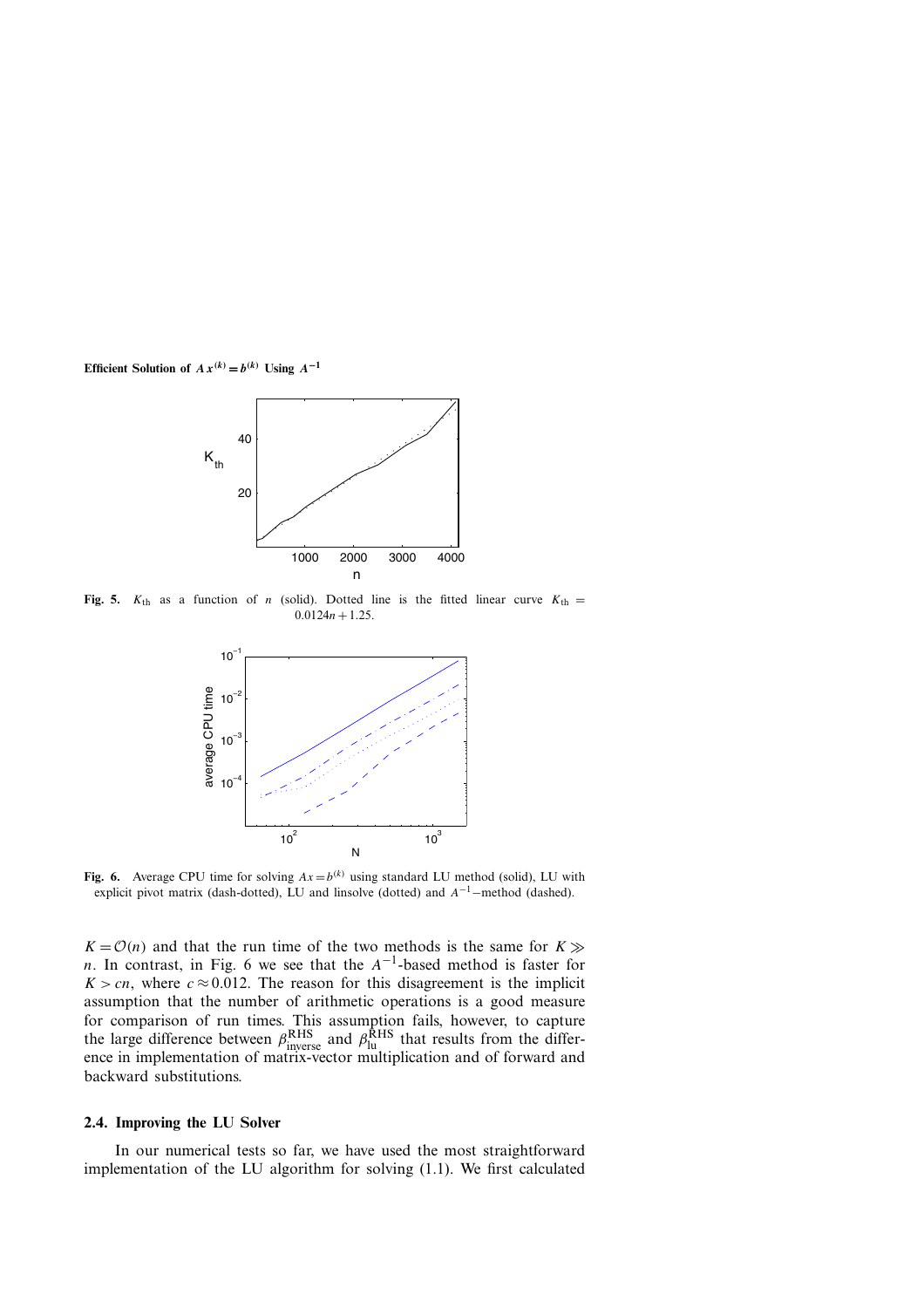the LU decomposition (1.2). Then, for each right-hand-side we solved the linear system using a forward substitution and a backward substitution, see equation (1.3), which are implemented by a backslash  $(\hat{ } \rangle)$  or equivalently by the 'mldivide' Matlab command.

As stated by the Matlab's help, the command

$$
[L, U] = \ln(A),
$$

returns an upper-triangular matrix in *U*, and a "psychologically lowertriangular" matrix (i.e., a potentially permuted lower triangular matrix) in *L*. The "psychologically lower-triangular" form makes it harder to efficiently implement forward substitution. A faster way is, therefore, to enforce  $L$  to be a strict lower triangular matrix by using the command

$$
[L, U, P] = \ln(A),
$$
\n(2.5)

where *P* is the permutation matrix. Then, the solution to  $Ax = b$  can be obtained by

$$
y = L \setminus (P \cdot b), x = U \setminus y.
$$
 (2.6)

The additional calculations in this modification (i.e., the calculation of  $P \cdot b$ ) are  $O(n)$ , hence are negligible compared with the time saved by forcing *L* to be triangular. Indeed, Figure 6 shows that using the strict lowertriangular matrix is about 2.5 times faster than the standard method.

The backslash command, e.g.,  $A\backslash b$ , involves a preprocessing stage in which the properties of the matrix *A* are checked in order to pick the most appropriate solver for the problem. Thus, in the case of Eq. (2.6), the backslash command identifies that *L* and *U* are triangular matrices and uses backward or forward substitution to obtain the solution. Since it is known that *L* and *U* in (2.6) are lower- and upper-triangular matrices, it is possible to bypass the preprocessing stage by using the 'linsolve' command instead of the backslash command. Therefore, we use (2.5) to obtain a strict lower-triangular matrix *L*, but replace (2.6) with

optLTLT = true; % lower-triangular property, 
$$
(2.7)
$$
   
\n $y = \text{linsolve}(L, P \cdot b, \text{optUT})$ ;   
\n $x = \text{linsolve}(U, y, \text{optUT})$ .

Figure 6 shows that using (2.5) and (2.7) is 4.6 times faster than the standard method, i.e. Eqs. (1.2) and (1.3), and 1.3 times faster than using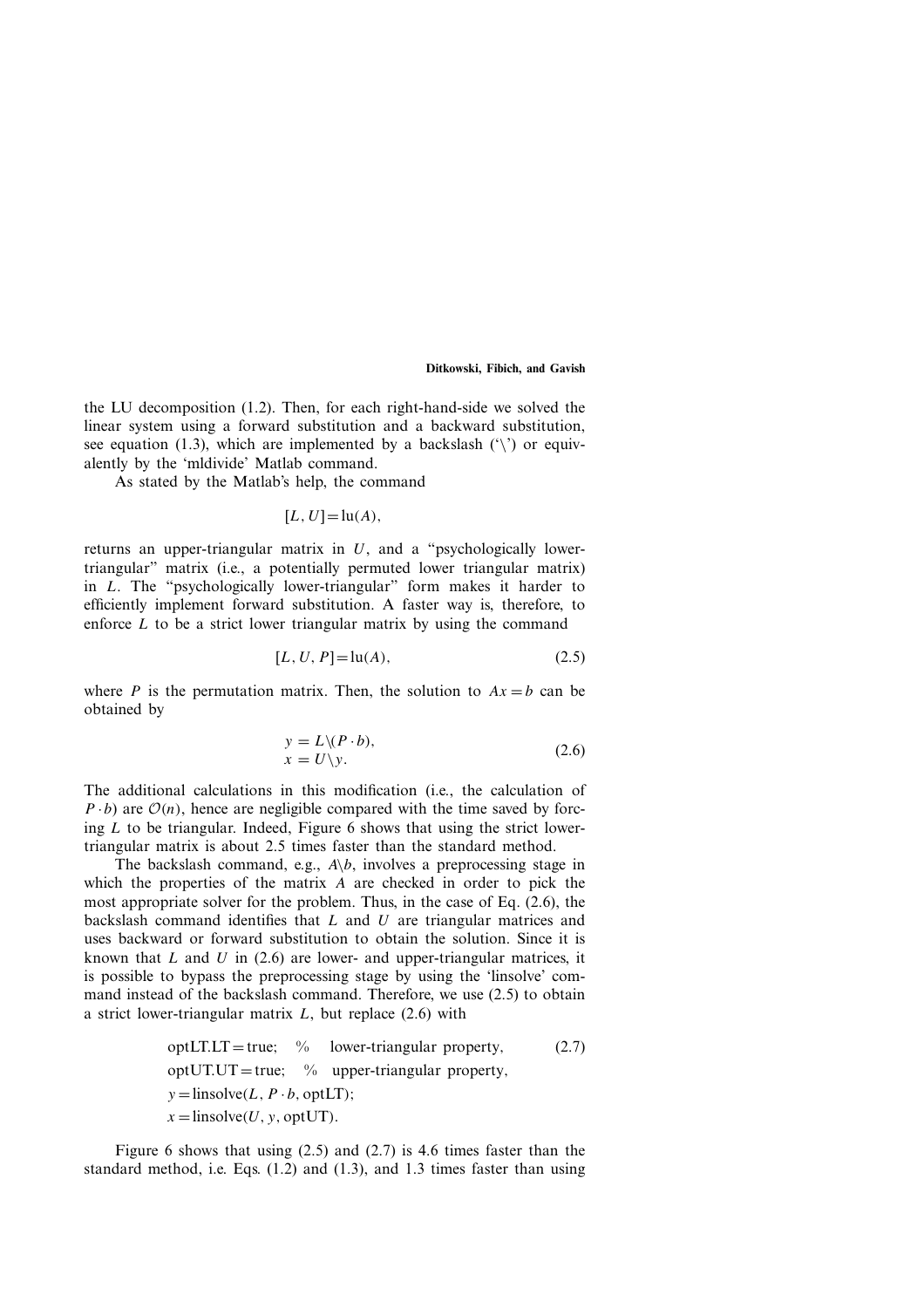a strict lower-triangular matrix without linsolve, i.e, (2.5) and (2.6). *Even after all these improvements, however, the A*−<sup>1</sup> *method is still considerably faster.*

# **3. ACCURACY AND STABILITY**

The second common argument in the literature against solving  $Ax = b$ with  $A^{-1}$  is its numerical accuracy and stability (see citations in the Introduction). As noted, this argument is based on analysis which showed that the backward error in the  $A^{-1}$ -based method is larger than in the LUbased method, and that the ratio between the two increases with the condition number of *A*. While there has been no such analytical results for the forward error, it was implicitly assumed that it would behave similarly. Our simulations however suggest that this implicit assumption is wrong. Indeed, we observe that the *forward error is of the same magnitude for both the A*−1*-based method and the* LU-*based method, regardless of the condition number of A.*

## **3.1. Forward Error**

In the  $A^{-1}$ -based method,

$$
\frac{\|\Delta x\|}{\|x\|} \le \text{cond}(A) \frac{\|\Delta b\|}{\|b\|}.
$$

In the LU-based method  $x$  is determined by solving the linear systems  $(1.3)$ , hence,

$$
\frac{\|\Delta x\|}{\|x\|} \le \text{cond}(L)\text{cond}(U)\frac{\|\Delta b\|}{\|b\|}.
$$

Since  $cond(A) < cond(L)cond(U)$ , the worst-case relative (forward) error *<u>* $\frac{||Ax||}{||x||}$ *</u> is likely to be <i>larger* for the LU-based method than for the *A*<sup>−1</sup>based method. On the other hand, the roundoff error involved in matrixvector multiplication is greater than the roundoff error of backward and forward substitution [4, p. 262].

We now show that, in practice, the relative error of the *A*−1-based method is only slightly larger than the relative error of the LU-based method. To do so, we first solved linear systems of the form *(*1*.*1*)* using the LU-based and  $A^{-1}$ -based methods. For each  $n = 100, 200, \ldots, 4000$ , we randomly choose 25 different  $n \times n$  matrices and a solution vector *x*. For each matrix *A*, we first generate the vector  $b = Ax$ , then solve with each method *A* $\hat{x} = b$ , calculate the relative forward error  $\frac{\|\hat{x} - x\|_{\infty}}{\|x\|_{\infty}}$  and then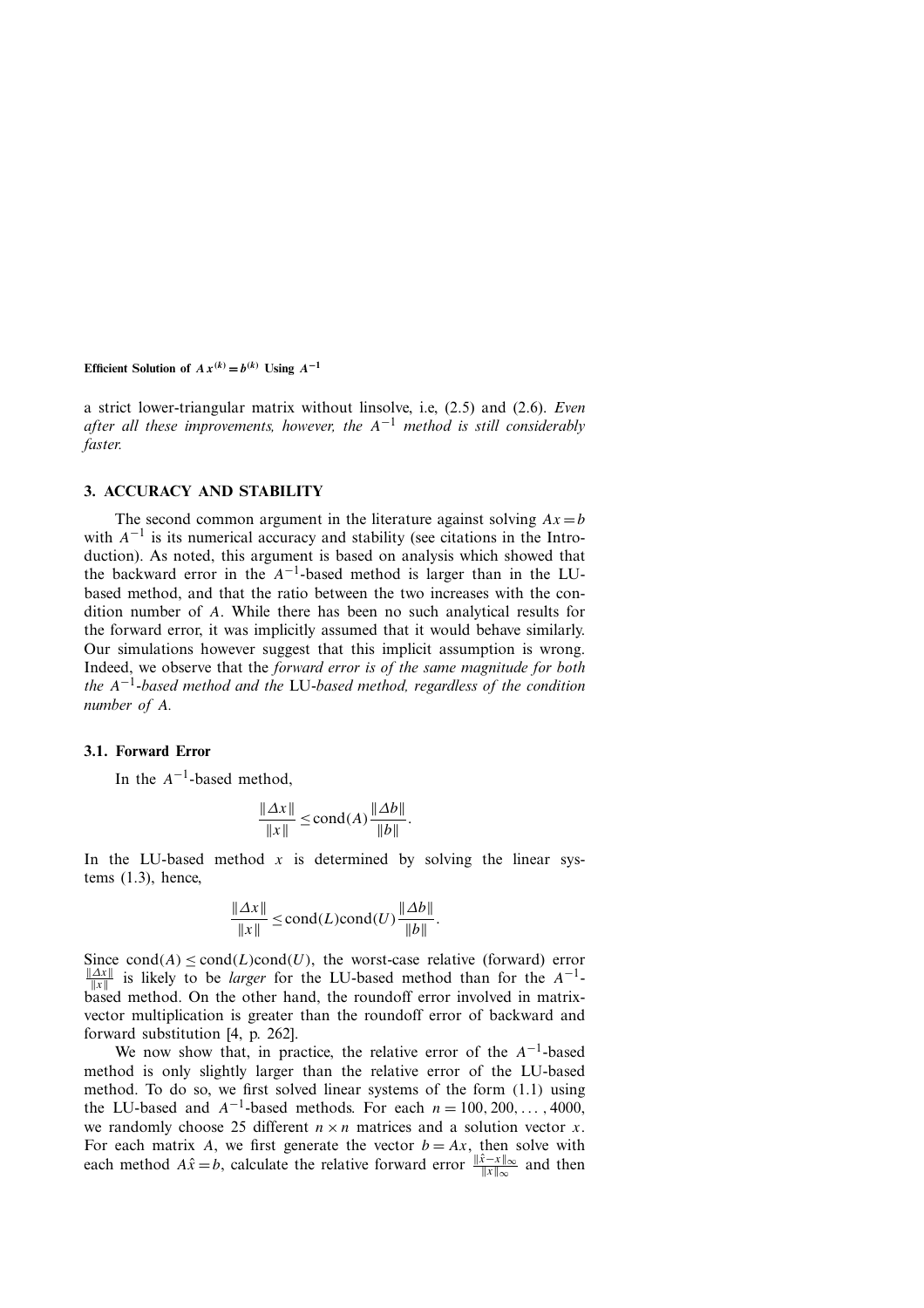

**Fig. 7.** (A) Relative forward error  $\frac{|\hat{x} - x| \le \infty}{\|x\| \le \infty}$  for  $\hat{x} = A^{-1}b$  (solid) and  $\hat{x} = A \setminus b$  (dots), (B) Relative backward error for the same data.

average over all 25 matrices. Results in Fig. 7A show that the forward error of the LU-based is smaller by a factor of 2–4 than for the *A*−1 based method. This 2–4 factor does not change significantly as *n* changes from 100 to 4000, and cond(A) varies between  $10^3$  and  $10^6$ . In order to see whether larger differences would appear for ill-conditioned matrices, we perform the same test with Matlab's matrix gallery of involutory ill-conditioned matrices (Fig. 7A). In this case, the relative forward error for the LU-based method is slightly below the error for the *A*−1-based method, differing by a factor of  $1-1.5$ , as cond(A) varies between 1 and  $10^{16}$ . Repeating this test for tridiagonal ill-conditioned matrices and asymmetric ill-conditioned matrices gave nearly identical results, with factors of 1–2 and 1.4–3.5, respectively.

#### **3.2. Backward Error**

The backward error  $||A\hat{x} - b||$  is known to be significantly larger in the *A*−1-based method than in the LU-based method when *A* is ill-conditioned [4, p. 262]. Indeed, Fig. 7B shows that the backward error of the LU-based method is smaller by a factor of 50–200 than for the *A*−1-based method, for the same matrices used to generate Fig. 7A. Similarly, Fig. 7B shows that the backward error of the LU-based method becomes exponentially smaller than for the  $A^{-1}$ -based method, for the same ill-conditioned involutory matrices used to generate Fig. 8A.

These results, thus, confirm that the LU-based method is superior to the *A*−1-based method in terms of backward error. However, comparison between Fig. 7A and B and between Fig. 8A and B shows, that the backward error is a poor prediction of the forward error.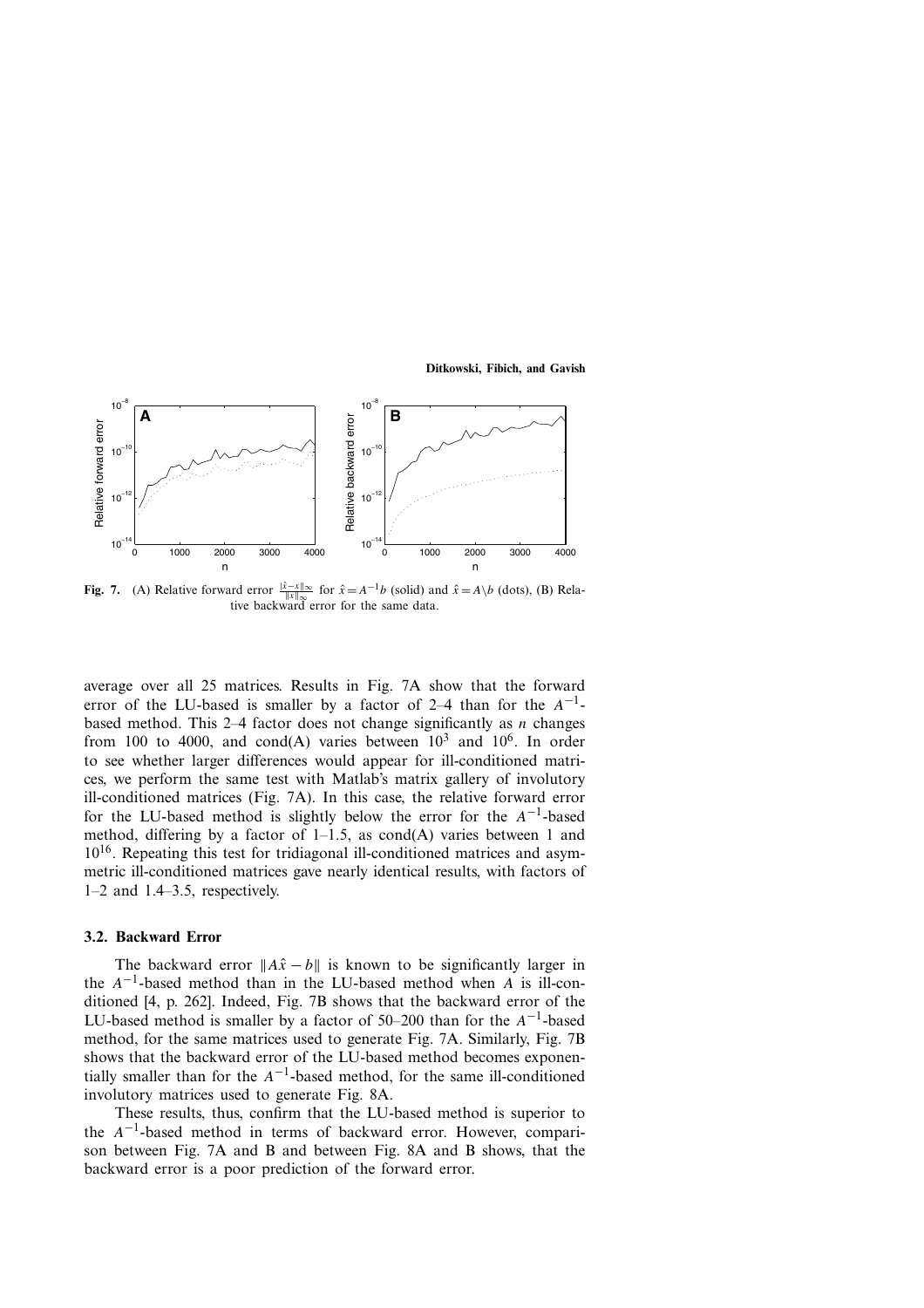

**Fig. 8.** (A) Forward error  $\frac{\|x-\hat{x}\|_{\infty}}{\|x\|_{\infty}}$  for  $\hat{x} = A^{-1}b$  (solid) and for  $\hat{x} = A \setminus b$  (dots). The two lines are almost indistinguishable, (B) Backward error  $\frac{||A\hat{x} - b||_{\infty}}{||b||_{\infty}}$  for the same data.

**Remark.** If the matrix *A* can be diagonalized, the worst-case scenario is that *b* is the eigenvector of the maximal eigenvalue (in absolute value) and *∆b* is proportional to the eigenvector of the minimal eigenvalue. However, in most applications arising from PDE, this is not the case. The main 'mass' is concentrated in the lower modes, i.e. in the eigenvector correlated to the lower eigenvalues, while the 'noise' is related to the high-frequency modes. Therefore in such applications the worst-case scenario is unlikely to happen.

# **4. POTENTIAL APPLICATIONS**

Any application that involves solving many linear systems with a constant *full* matrix *A* can benefit from adopting the *A*−1-based approach over the LU-based method. We now list various applications which are potentially suitable for the *A*−1-based method:

1. *Spectral differentiation methods for PDEs*: While finite difference methods require solving linear systems with a sparse banded matrix, spectral methods, in many cases, require solving linear systems with full matrices [5]. For example, when solving a parabolic PDE in an implicit method, each time step involves solving a linear system of the form

$$
Dx^{(t+\Delta t)} = F(x^{(t)}),
$$

where *D* is a full matrix which does not vary with time *t*. In this case, if the number of time steps  $K > K<sub>th</sub>(n)$ , it is faster to adopt the  $A^{-1}$ based approach, i.e., we invert D at the beginning of the simulation, and then at each step calculate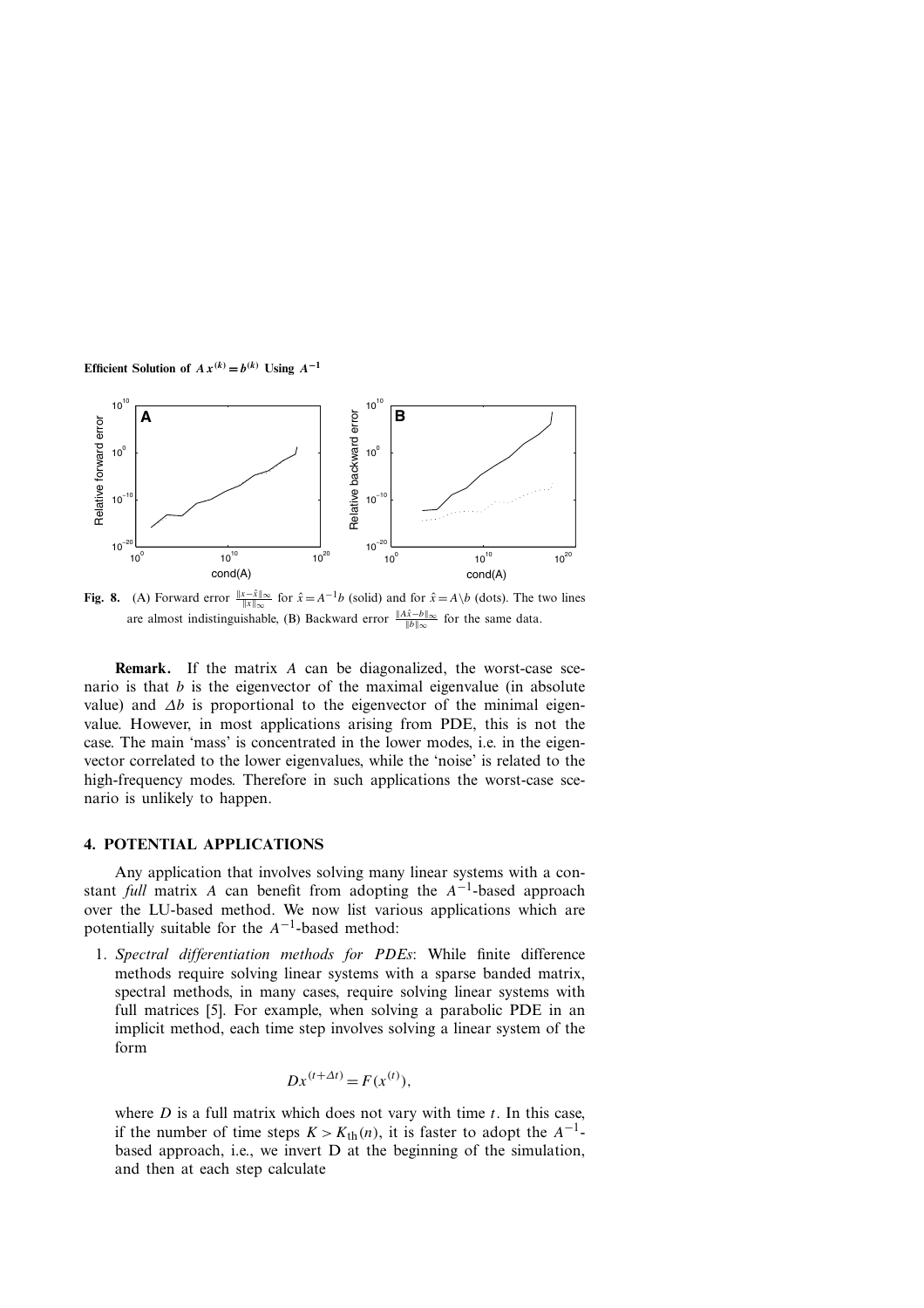$$
x^{(t+\Delta t)} = D^{-1} F(x^{(t)}).
$$

2. *Modified Newton methods*: Newton methods are used to find the roots of nonlinear equations. They involve the iterations

$$
x^{(k+1)} = x^{(k)} - [J^{(k)}]^{-1} F\left(x^{(k)}\right),\tag{4.1}
$$

where  $J^{(k)} = J$  $(x^{(k)})$  is the Jacobian of the function *F* at the point  $x^{(k)}$ . Hence,  $x^{(k+1)}$  is the solution of the linear system

$$
J^{(k)}x^{(k+1)} = b^{(k)}, \qquad b^{(k)} = J^{(k)}x^{(k)} - F(x^{(k)}).
$$
 (4.2)

The calculation of the Jacobian at every iteration is typically very expensive. To reduce the cost of the Jacobian calculation, in the modified Newton method [6], the Jacobian is calculated only once every several (K) iterations.

The common approach is to avoid the explicit calculation of  $J^{-1}$ , and find  $x^{(k+1)}$  from (4.2). Our analysis shows that it is faster to use the  $A^{-1}$ -based approach and calculate  $x^{(k+1)}$  from (4.1) for "small" matrices of size  $n < n_{th}(K)$ .

A similar algorithm which may benefit from applying the *A*−1-based method is the Update Skipping BFGS algorithm used in optimization problems [7]. In this case, the iterations of the BFGS method are

$$
B_k x^{(k+1)} = B_k x^{(k)} - \lambda J\left(x^{(k)}\right),\tag{4.3}
$$

where  $B_k$  is an approximation to the Hessian of  $F$  at the point  $x^{(k)}$  [8]. To reduce the cost of the Hessian calculation, in the Update Skipping BFGS algorithm,  $B_k$  is updated only once every *K* steps. In this case, Our analysis shows that it is faster to use the *A*−1-based approach and calculate  $x^{(k+1)}$  from

$$
x^{(k+1)} = x^{(k)} - \lambda_k B_k^{-1} J\left(x^{(k)}\right)
$$
 (4.4)

for matrices of size  $n < n_{\text{th}}(K)$ .

3. *Inverse iteration*: The smallest eigenvalue of a full matrix *A* (and the corresponding eigenvector) can be found from the sequence  $\frac{\Vert v^{(k+1)} \Vert}{\Vert v^{(k)} \Vert}$ , where [4],

$$
Av^{(k+1)} = v^{(k)}.
$$
\n(4.5)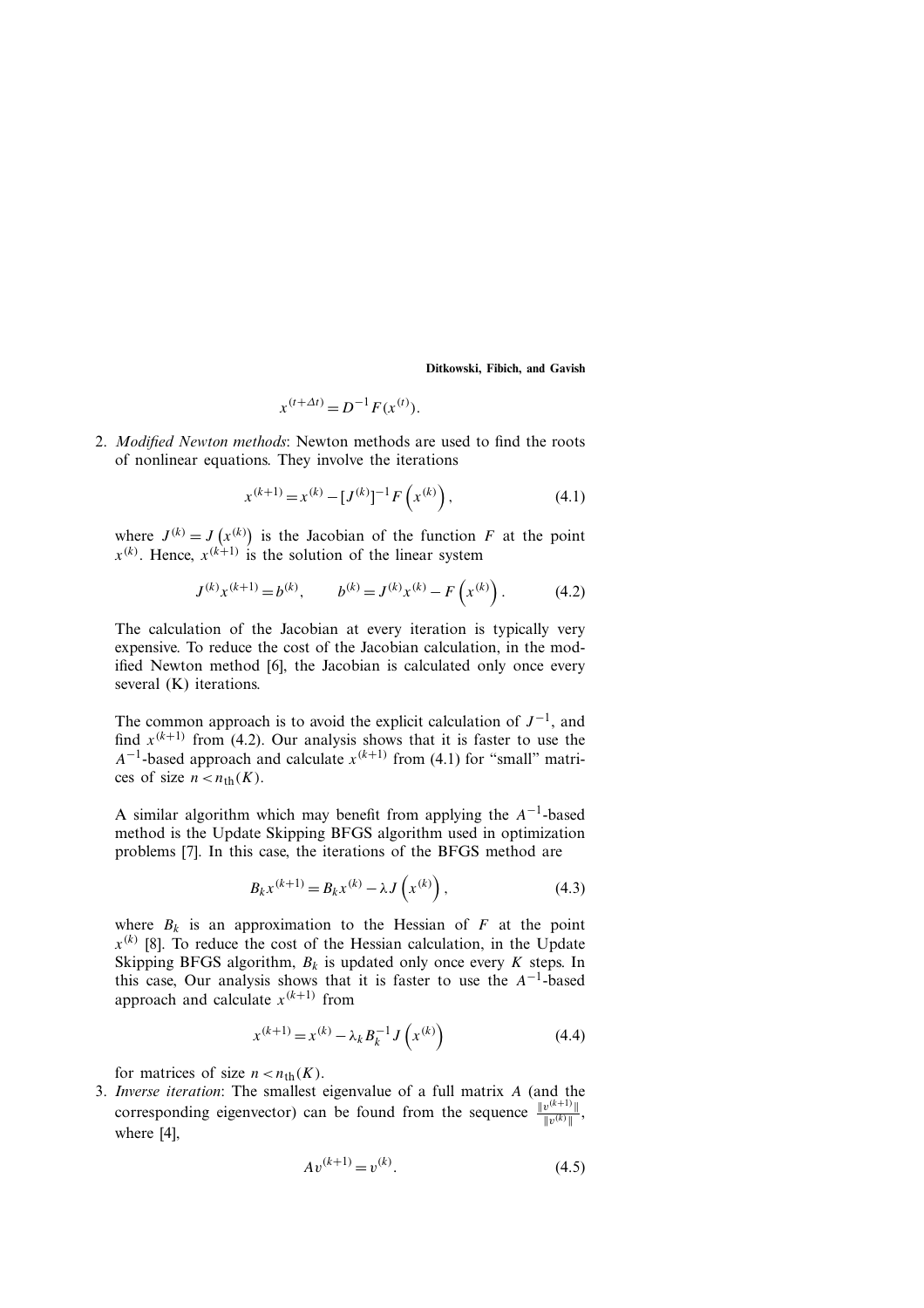| Method                 | Equations         | CPU time (seconds) |
|------------------------|-------------------|--------------------|
| [L, U]                 | (1.2), (1.3)      | 19.76              |
| [L, U, P]              | (2.5), (2.6)      | 76                 |
| $[L, U, P]$ + linsolve | (2.5), (2.7)      | 4.62               |
| $A-1$                  | $(1.4)$ , $(1.5)$ | 1.88               |

**Table I.** Comparison of CPU Run Time

The common approach is to calculate  $v^{(k+1)}$  using the LU-based method, i.e.,

$$
Ly = v^{(k)}, \qquad Uv^{(k+1)} = y. \tag{4.6}
$$

However, in this case, calculating  $v^{(k+1)}$  using the  $A^{-1}$ -based approach

$$
v^{(k+1)} = A^{-1}v^{(k)}
$$
\n(4.7)

is faster if the number of iterations  $K > K<sub>th</sub>(n)$ .

As a final example, we implement the inverse-power method (4.5) using both methods as follows. We randomly choose 250 random  $100 \times 100$ matrices. For each matrix we measure the *overall* cpu-time (preprocessing and iterations) needed to calculate the smallest eigenvalue using the inverse-power method implemented with the  $A^{-1}$ -based method (4.7) and the LU-based method (4.6). We stop the iterations when the relative error is below 10−<sup>14</sup> (with respect to the smallest eigenvalue found by Matlab's eig function).

In our simulations we observed that the *A*−1-based method was about 11 times faster than the LU-based method (see Table I). The average number of iterations needed for the iterations to converge was 269 in *A*−1-based method and 264 in the LU-based method. This 2% difference is probably due to the larger roundoff errors in the *A*−1-based method. Therefore, in this case, the  $A^{-1}$ -based method is significantly faster than the LU-based method, and just as accurate. Using the "accelerated" LU algorithms (see Sect. 2.4) lead to a considerable reduction in the overall CPU time, but was still 2.5 times slower than using  $A^{-1}$ .

#### **ACKNOWLEDGMENT**

We thank Eli Turkel and Sivan Toledo for useful discussions.